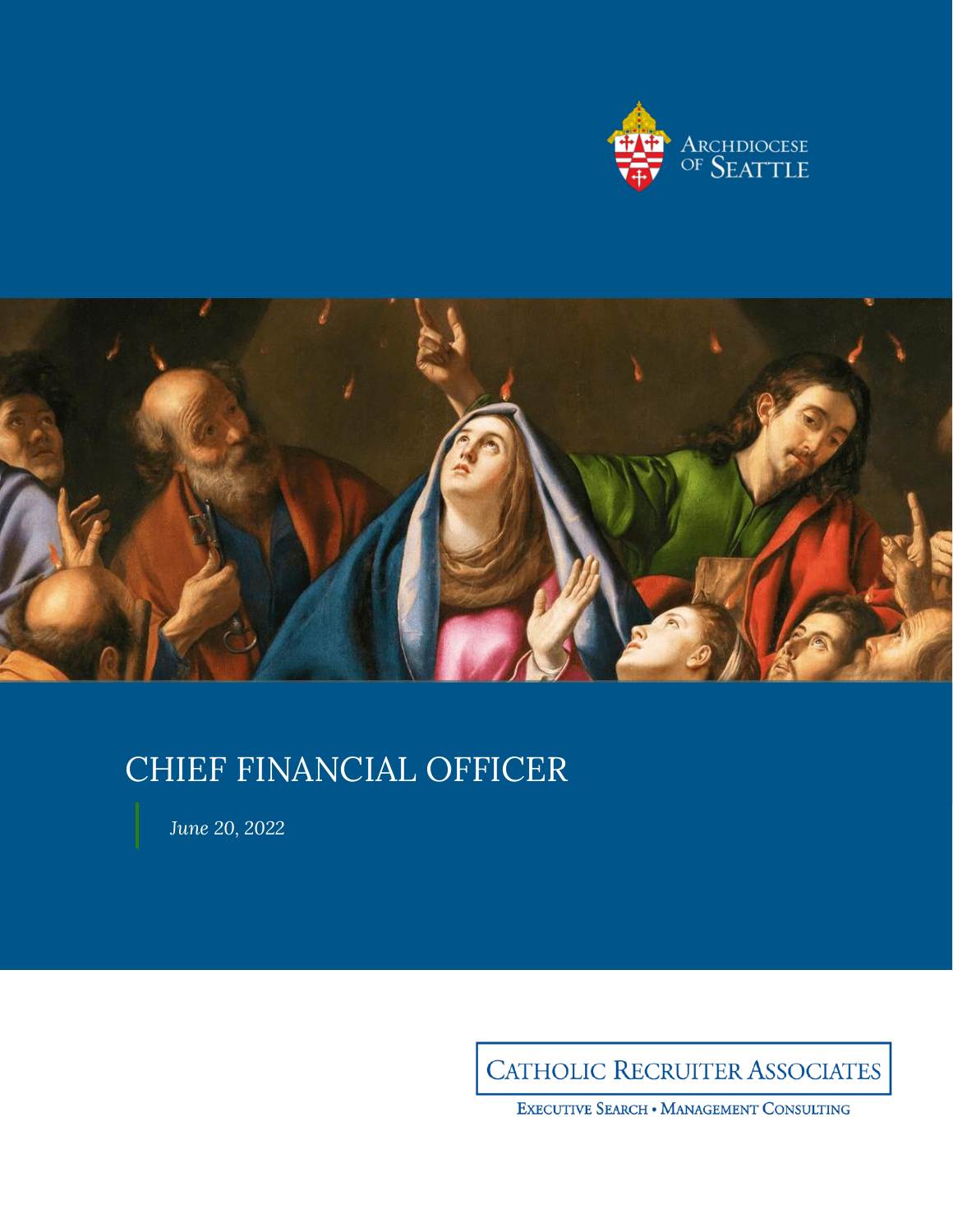

# GENERAL INTRODUCTION

The Archbishop, visible principle of unity in his archdiocese, is called to build up the particular Church unceasingly in the communion of all its members, and to ensure that their diverse gifts and ministries, in union with the universal Church, serve to build up all the faithful and to spread the Gospel. (*Apostolorum Successores* 8). He must take care that all the affairs which belong to the administration of the whole archdiocese are duly coordinated and are ordered to attain more suitably the good of the portion of the people of God entrusted to him." (*Apostolorum Successores* 177).

Each position employed in the Chancery helps to extend the ministry of the Archbishop in particular ways as outlined in the position description.

**Position:** Chief Financial Officer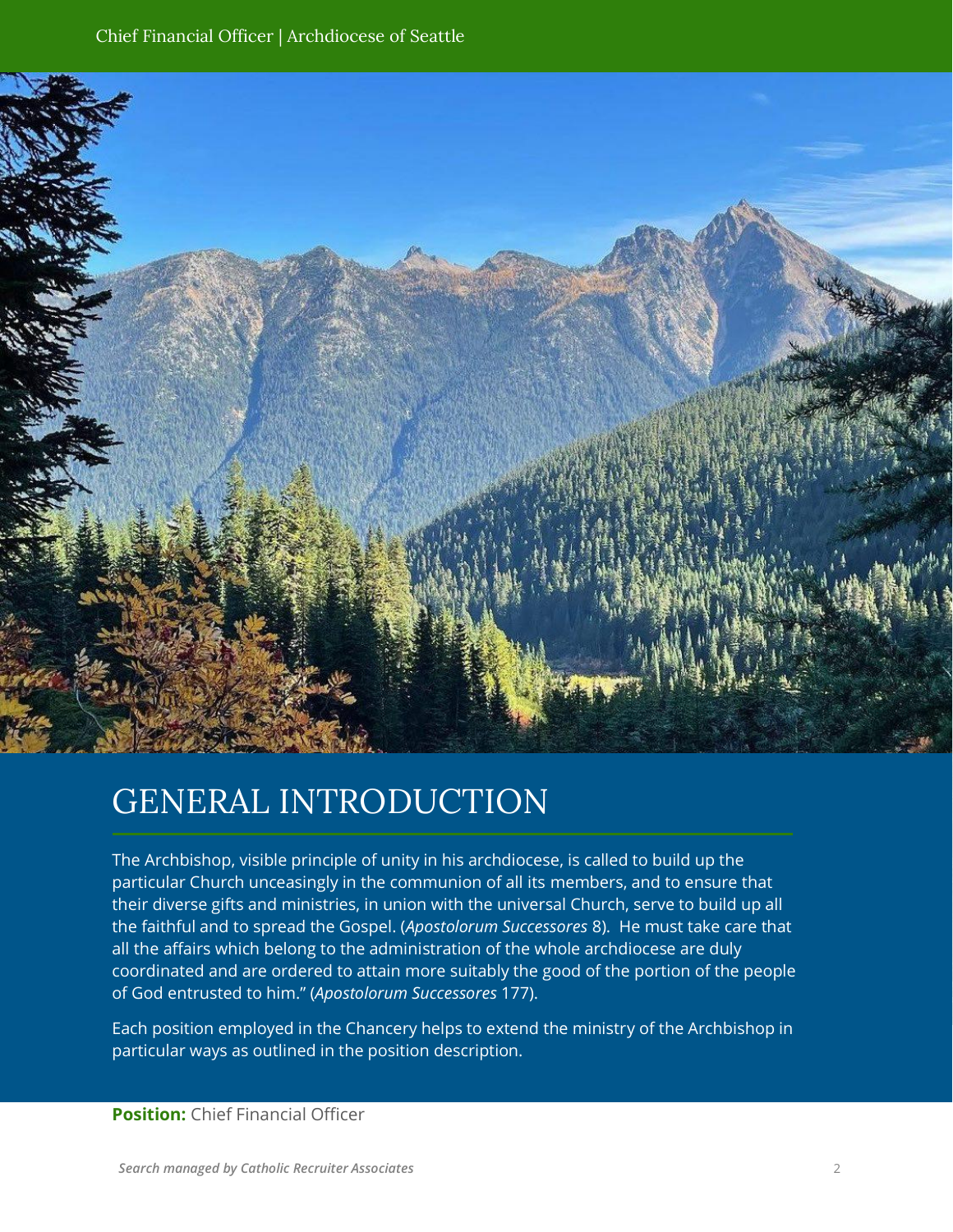## General Summary of Essential Purpose

The Chief Financial Officer (CFO):

- Administers the financial affairs of the Archdiocese of Seattle, under the Archbishop's authority and according to Archdiocesan policies.
- Directs the administration and coordination of the financial and administrative functions of the Archdiocese of Seattle.
- Supervises those directors/managers responsible for managing/directing the specific offices within the Administration and Finance Department.
- Incubates and fosters new initiatives to make the Catholic Church in Western Washington more effective in its mission.

This position fulfills the requirements of the Code of Canon Law, Canon 494, that "In every diocese, after having heard the college of consultors and the Finance council, the bishop is to appoint a Finance officer who is truly expert in Financial affairs and distinguished for honesty."

# Specific Summary of Areas of Responsibility

The CFO leads and manages the financial affairs of not only the Central Offices of the Archdiocese, but also the following related and separately audited entities: Parish Revolving Fund, Associated Catholic Cemeteries, Called To Serve As Christ, Fulcrum Foundation. The cumulative assets of all these entities is approximately \$500 million.

The CFO also assists in the management of various benefit and pensions plans within the Archdiocese including the: Priest Pension Plan, Clergy Medical Play, Lay Pension Plan, 403(b) Plan, Health and Welfare Plan. These plans cover approximately 4000 active employees of the Archdiocese, along with retired employees. The cumulative assets of these plans is approximately \$300 million.

The CFO is a member of the Boards of all of the above related entities and benefit and pension plans. In addition, the position also serves on the Board of Catholic Community Services, Catholic Housing Services, and Catholic Charities Foundation.

The CFO also provides leadership, guidance, and assistance to the 168 parishes and missions serving a Catholic population of 600,000 in Western Washington along with the 71 elementary and high schools within the Archdiocese serving 20,000 students.

Specific areas of functional responsibility for the CFO include:

- Accounting and Financial Operations
- Financial Planning and Analysis
- Investment Management
- Insurance and Risk Management
- Real Estate Management
- Parish Maintenance and Property/Construction Management
- Parish Financial Services
- Technology and Information Systems
- Cemeteries Management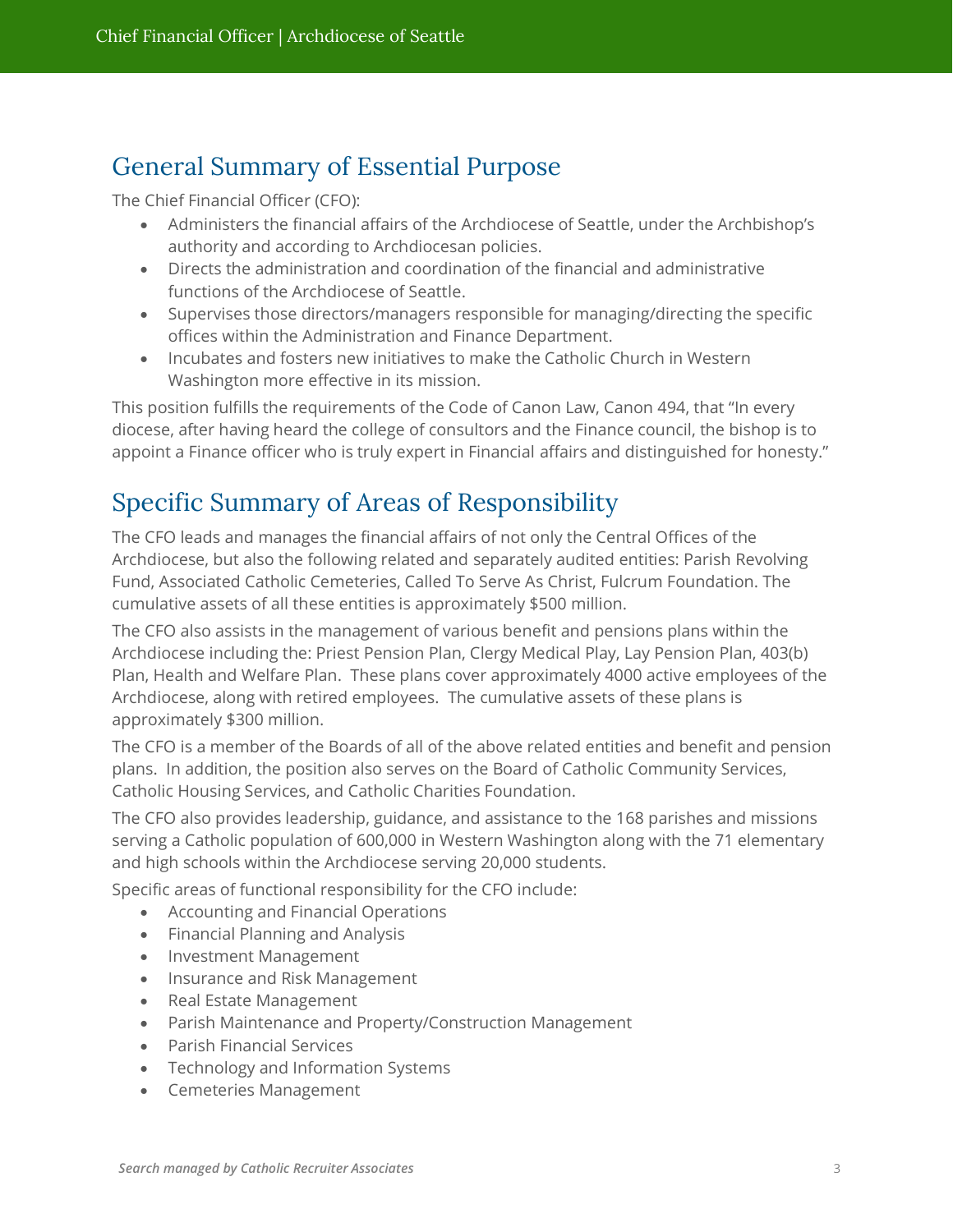The CFO leads a team of approximately 30 at the Chancery and approximately 40 at the Cemeteries that are responsible for the above functions.

The CFO is also a member of the Chancery Leadership Team and partners with the Archbishop, Auxiliary Bishops, and other members of the Leadership Team to support the mission of the Catholic Church in Western Washington.

The CFO also coordinates with the Executive Committee of the Archdiocesan Finance Council (AFC) and the various other Committees of the AFC: Investment, Audit, Real Estate, Technology, Compensation, and Insurance. The AFC meets quarterly and serves as the "board of directors" to the Archbishop, providing feedback and advice in accordance with Canon Law, Canon 492, whereby "In every diocese a Finance council is to be established, over which the diocesan bishop himself or his delegate presides, and which consists of at least three members of the Christian faithful truly expert in Financial affairs and civil law, outstanding in integrity, and appointed by the bishop." The CFO works with the chair of the AFC and its Executive Committee with the preparation of annual work plans, meeting agendas, and meeting content.

The CFO also reports regularly on financial matters and initiatives to the Archdiocesan Presbyteral Council, which is made up of the Archbishop, Auxiliary Bishops, Deanery heads, and other appointed priests, according to Canon Law, Canon 495 whereby "In each diocese a presbyteral council is to be established, that is, a group of priests which, representing the presbyterium, is to be like a senate of the bishop and which assists the bishop in the governance of the diocese according to the norm of law to promote as much as possible the pastoral good of the portion of the people of God entrusted to him."

# Essential Position Duties

#### **Accounting and Financial Operations**

- Supervises and partners with the Controller in providing and directing policies, procedures, and systems necessary to maintain proper internal controls and accounting records.
- Manages and oversees annual audit processes and the relationships with the Archdiocese's independent auditors.
- Oversees the preparation of the Archdiocesan Annual Report.
- Ensures compliance with relevant state, local and federal regulations.

#### **Financial Planning and Analysis**

- Works with the Controller and the Leadership Team of the Chancery to ensure that the Annual Operating and Capital Budget, along with the Strategic Operating Plan of the Chancery is developed and administered in accord with the recommended and approved guidelines set by the AFC.
- Prepares goals, objectives, and strategies for the Archdiocese in conjunction with the Leadership Team along with the specific goals, objectives, and strategies for the CFO Team.
- Prepares and communicates the Archdiocese's operating and financial performance versus its budgets, goals, objectives, and strategies.
- Oversees the preparation of financial analyses, forecasts, and recommendations on financial strategies for consideration by the AFC.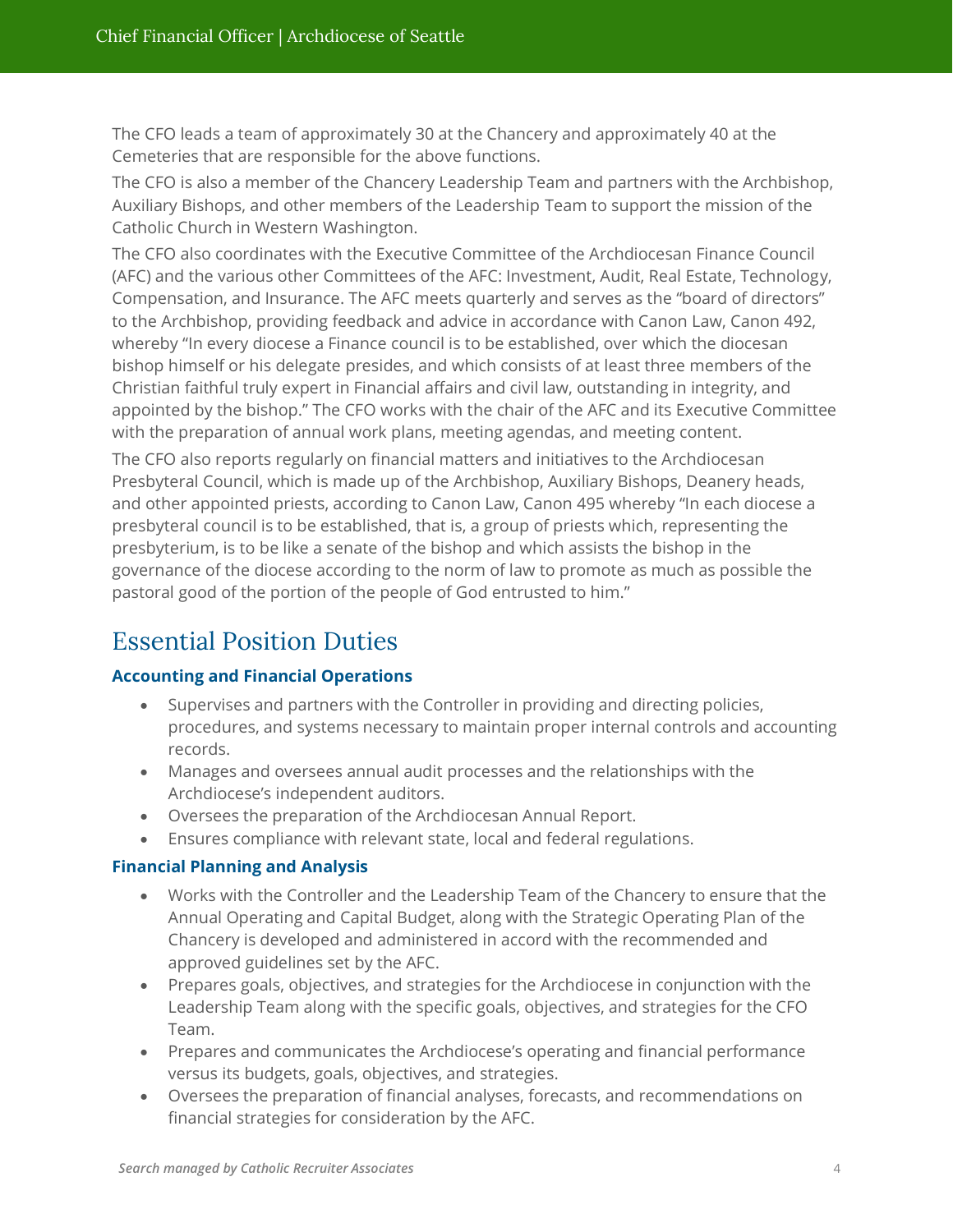#### **Investment Management**

- In consultation with the AFC and Investment Committee, directs the investments of the Archdiocese.
- Assists the Investment Committee in retaining and evaluating investment managers and consultants and in evaluating overall investment performance and investment allocations.
- Makes recommendations for optimization of investments and financial capital.
- Researches and analyzes financing alternatives and provides recommendations.
- Establishes and maintains relationships with commercial banks and regulators.

#### **Insurance and Risk Management**

- Supervises and partners with the Insurance Manager who is responsible for the property, liability, and workers' compensation insurance programs for the Archdiocese, including Catholic Community Services and Catholic Housing Services.
- Oversees the relationship with our property/liability/WC insurance broker for the coverage, pricing, and cost allocation of the program, which covers \$3 billion in property assets with total annual premium of \$20 million.
- Supervises and partners with the Environmental and Risk Manager who conducts site visits and reports to identify, develop and implement an overall risk management plan and philosophy at the Chancery and local parishes and schools to prevent and mitigate losses and to identify ways to support the Pope's Laudato Si Care for Creation initiative to identify projects and changes to operations that positively impact the environment.

#### **Real Estate Management**

- Coordinates the management of real estate with the Director of Property and Development and also in consultation with the AFC and Real Estate Committee.
- Leads the project to redevelop our First Hill assets that we have under a development contract with Westbank and St. James.
- Leads the project to find and develop new space for our Chancery offices and Archives, research of which has primarily been completed.
- Leads the Catholic Real Estate Initiative, which serves to identify unutilized or underutilized property and real estate within the Archdiocese that could be developed to further the mission of the Church. This can benefit the parishes who participate by providing a source of funds for savings and deferred maintenance. This can benefit CCS and CHS by providing locations to expand their services throughout the Archdiocese.
- Works with parishes to manage their existing leases and real estate along with assisting them should they need to expand their campus.
- Presents any purchases, sales, or leases that exceed a certain dollar amount for needed approval to the College of Consultors, comprised of elected priests, and the Vatican, along with related analysis and rationale.

#### **Parish Maintenance and Property/Construction Management**

- Supervises and partners with the Director of Property and Development in supporting the maintenance and construction management of facilities throughout the Archdiocese that are canonically owned by parishes but legal owned by CCAS.
- Has signing authority from the Archbishop to review and sign all maintenance and construction contracts.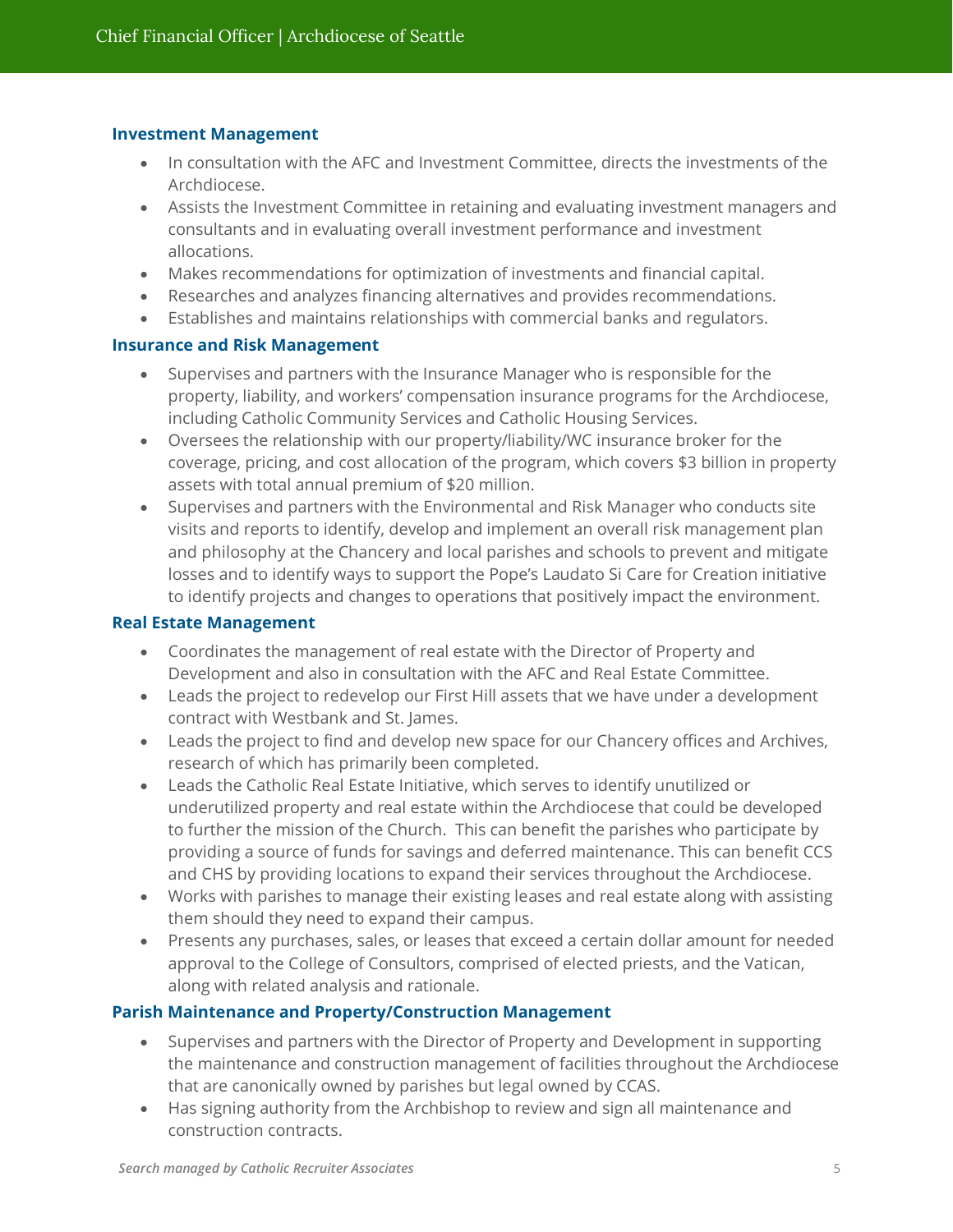- Participates in monthly Archdiocesan Building Committee (ABC) meetings to review and approve major construction projects.
- Assists the Director in the management of Chancery office operations and facilities.

#### **Parish Financial Services**

- Supervises and partners with the Director of Parish Financial Services in guiding and supporting the parishes and schools on accounting and financial matters.
- Reviews and reports on parish and school finances, based on the prescribed standardized chart of accounts and leveraging our roll-up QVinci tool.
- Responsible for Parish Financial Operations Reviews (PFORs), that are reviews of internal controls that are conducted every few years at a parish by the PFS Manager and a team of outsourced consultants where weaknesses and mitigation efforts are identified and included in the report to the parish's pastor and finance council.
- Responsible for the calculation and communication of the Parish Assessment, that is the primary revenue source for the Chancery.
- Responsible for the management, accounting, and audit of the Parish Revolving Fund (PRF), which also involves monthly meetings of the PRF Commission that is responsible for:
	- o Establishing PRF loan policy, rates and the review and approval of loan requests
	- o Establishing PRF deposit policy, rates, and processing of deposits and withdrawals
	- o Establishing PRF investment policy and evaluating investment performance and strategies

#### **Technology and Information Systems**

- Supervises and partners with the Chief Information Officer (CIO) in the development and execution of our five-year technology plan for the Chancery, parishes, and schools in consultation with the AFC and Technology Committee.
- Collaborates with the CIO to ensure strong internal controls and security within our systems.
- Responsible for financial systems implementation and upgrades.
- Recommends improvements and changes to systems.

#### **Cemeteries Management**

- Supervises and partners with the President of Associated Catholic Cemeteries (ACC) for the operation of four regional cemeteries along with the oversight of various parishlocated cemeteries to ensure that the cemeteries are well managed, financially viable, and fulfilling their pastoral mission.
- Responsible for the management, accounting, and audit of ACC.
- Monitors the Care Fund and the Pre-Need Fund of ACC and works with ACC and the Investment Committee to ensure assets are invested and managed according to the needs of these funds.
- Participates in Annual Board meetings for ACC and serves as Treasurer and Board Chair.

# Other Key Relationships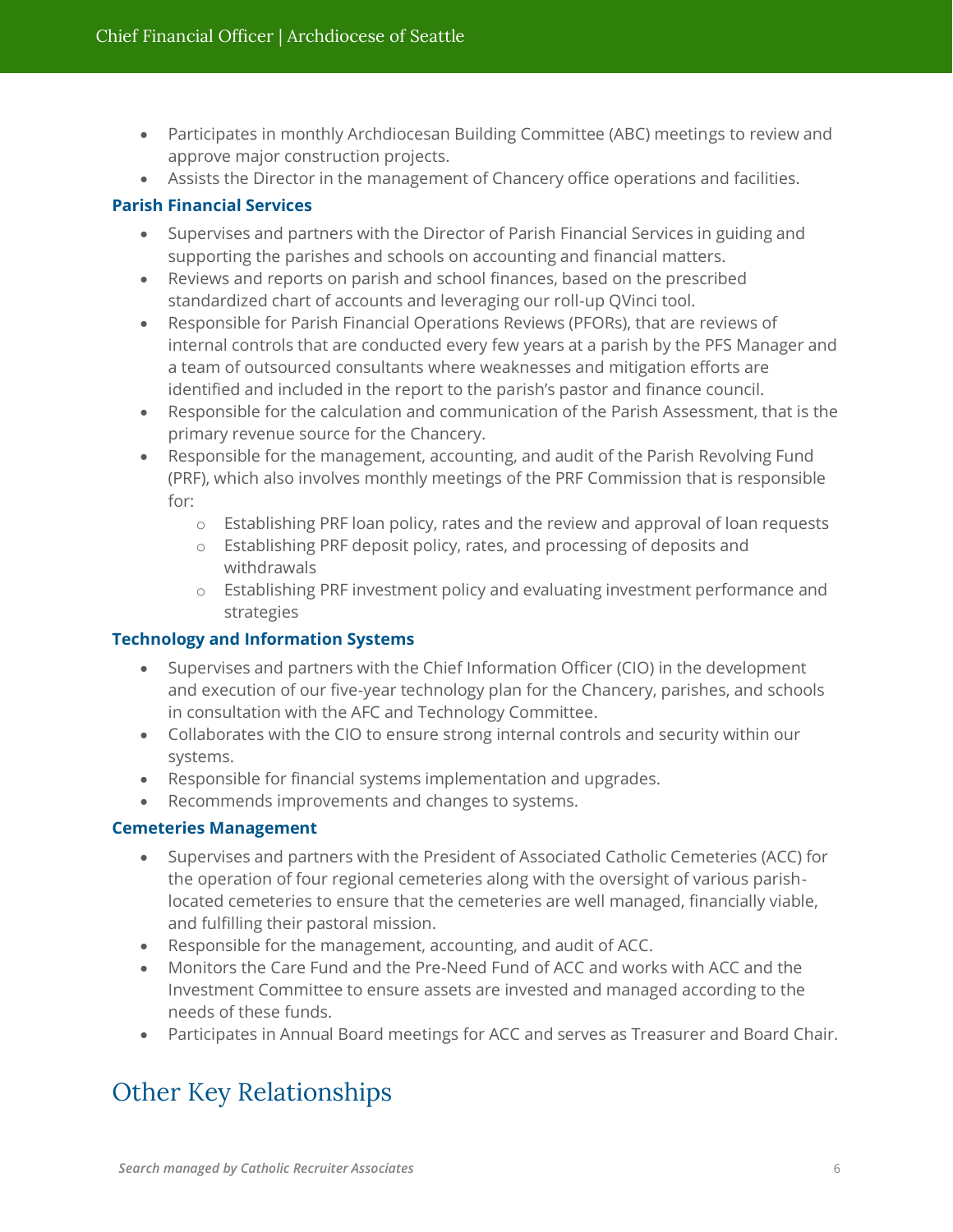- **Archbishop and Auxiliary Bishops** Provides advice and counsel on a wide variety of issues to the Archbishop and Bishops. Serves as a member of the Chancery Leadership Team. Prepares presentations, analysis, and analysis for the Presbyteral Council.
- **Chief Operating Officer** Partners with the Chief Operating Officer to provide support and analysis on a variety of operational areas and initiatives. This also includes Strategic Planning (Partners in the Gospel) where significant assistance is provided by the CFO and the CFO Team to assist with various analysis tied to parish operations, facilities, and real estate projects.
- **Human Resources, Payroll, and Benefits** Partners with these groups to oversee the accounting and audit of the various benefit plans, including the investment of assets. Works with the CHRO on the cost of benefit plans and related decisions/analysis.
- **Stewardship & Development** Partners with this group related to the Annual Catholic Appeal, Called to Serve as Christ, and the Foundation. This includes the CFO team processing payments, providing accounting and audit support, and being a strategic thought partner to manage existing programs and to identify potential new sources of funding/development, including the development and maintenance of related parishioner/donor engagement software.
- **Catholic Schools** Partners with the Superintendent on the financial operations and results of our 71 Catholic elementary and high schools.
- **Communications** Partners with the Executive Director and team on the maintenance/ updating of the website and parish communications as it pertains to financial and technology issues, along with overall strategies to support the Mission of the Church.
- **Legal/Chancellor** Partners with our General Counsel and with our Chancellor to ensure that the Archdiocesan Central Offices and all the parishes and organizations which are part of the Corporation of the Catholic Archbishop of Seattle and related parties comply with civil and canon law in areas pertaining to temporal and legal affairs. This includes working on business contracts, real estate transactions, corporate governance, and other related items.

### Related Party Entities and Associated Responsibility

- **Fulcrum** The CFO is an ex officio voting member of the Board as well as Treasurer for this large foundation that supports Catholic schools. The CFO Team provides shared services support to this group for many administrative areas including accounting, financial operations, financial reporting, audit management, budgeting, forecasting, and financial analysis. Included in this is regular quarterly Finance Committee, Executive Committee, and Board Meetings.
- **Catholic Community Services, Catholic Housing Services, and Catholic Charities Foundation** – The CFO is an ex officio voting member of the Board as well as Treasurer for these large entities that provide critical social services and housing to the needy. Included in this is regular quarterly Finance Committee, Executive Committee, and Board Meetings.
- **Called to Serve as Christ** The CFO is an ex officio voting member of the Board as well as Treasurer for this entity that was established to conduct a multi-year capital campaign to provide significant funding to the pension and medical plans for priests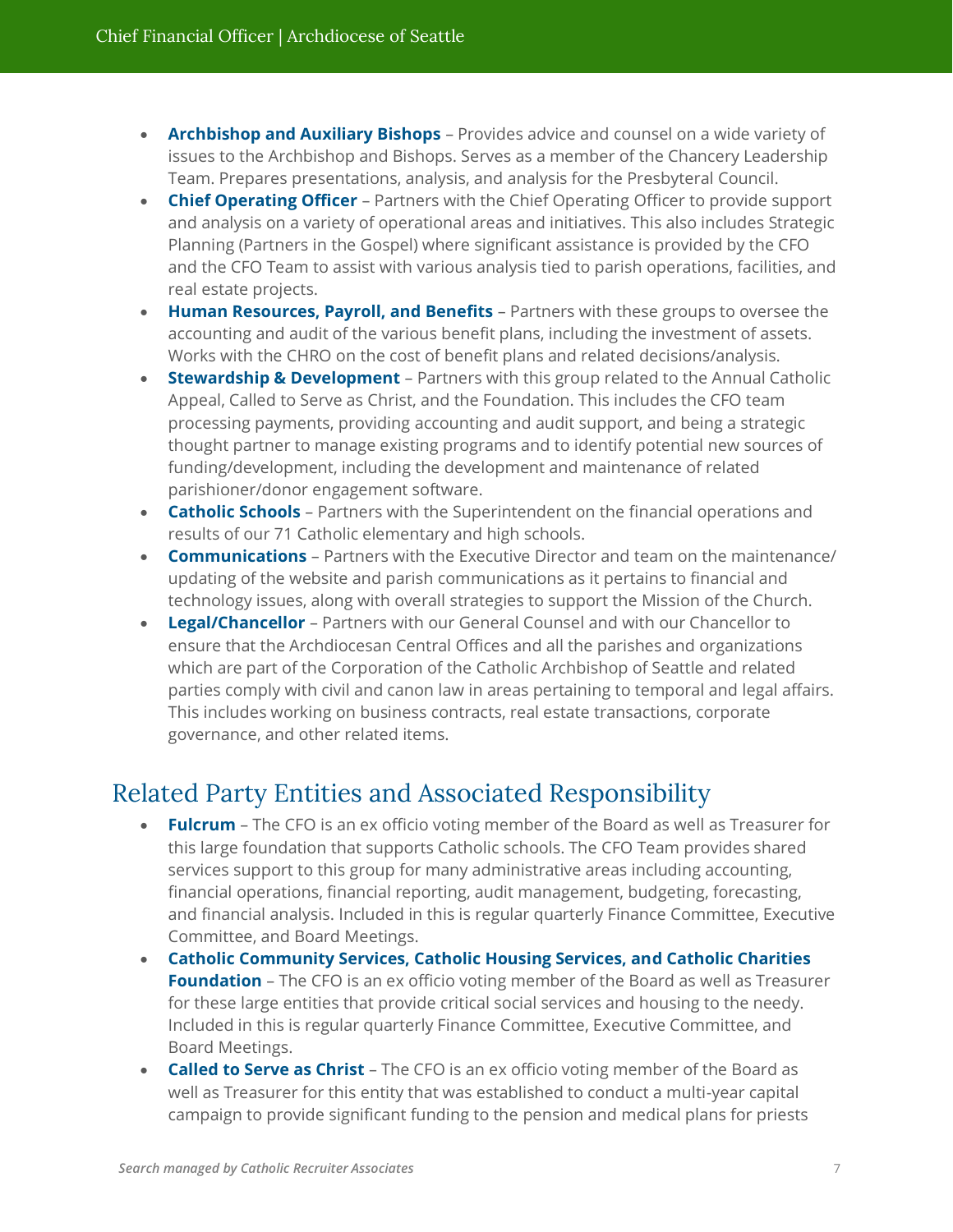and also benefited various women religious organizations and the parishes. The CFO Team manages the accounting, financial operations, financial reporting, audit management, budgeting, forecasting, and financial analysis. Included in this is regular quarterly Board Meetings.

• **Catholic Foundation** – The CFO is an ex officio voting member of the Board as well as Treasurer for this new entity that was established to raise funds for Catholic organizations, invest funds for long-term benefit, and make grants for appropriate uses. The CFO Team manages the accounting, financial operations, financial reporting, audit management, budgeting, forecasting, and financial analysis. Included in this is regular quarterly Board Meetings.

# Essential Qualifications

#### **General**

- Willingness and ability to support the mission of the Church and the work of the Archbishop.
- Ability and desire to use God-given gifts and talents in service of the local Church in support of the collaboration between lay and ordained ministers.
- Active member of a parish/faith community in good standing with the Church.
- Demonstrated excellence in communications skills, both verbal and written, as well as interpersonal skills.
- Demonstrated skills in leading, coaching, mentoring, developing, and assisting employees.

#### **Education**

• CPA and/or MBA.

#### **Experience**

- At least 5 years of experience working as a CFO of a mid-large complex organization.
- Demonstrated record of progressive and relevant financial accomplishments.
- Demonstrated knowledge of and experience in staffing consultative structures.
- Experienced in successfully communicating complex financial and other quantitative information in ways that can be understood by a wide variety of audiences.
- Involvement at the local Catholic parish level and/or Archdiocesan level preferred.

#### **Technical**

- Working knowledge of Excel, Word, and PowerPoint.
- Working knowledge of systems applications, infrastructure, security, and controls.

#### **Other Elements**

- Knowledge and understanding of the business and financial affairs of the Archdiocese.
- Demonstrated successful leadership experience to enable people to work together and assist diverse and sometimes polarized groups reach consensus on a variety of issues.
- Ability to develop the trust of the various constituencies served.
- Understanding of and appreciation for this position as a ministry, not just a job.